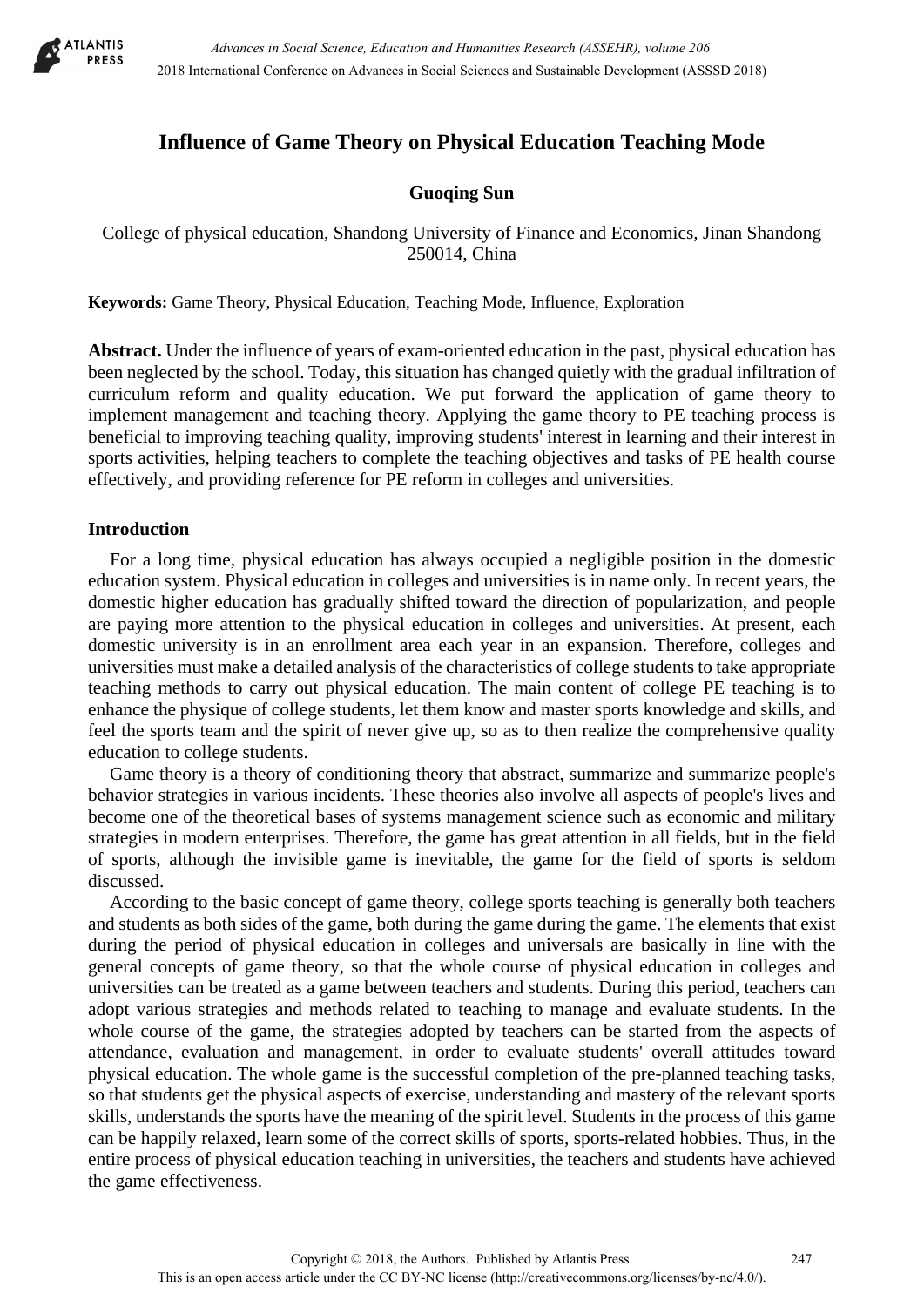

#### **The Proposed Methodology**

**Game Theory in College Physical Education.** During the entire game of physical education in colleges and universities, teachers and students who are both players in the game hope that each can get the most benefit from this process.

P1 is used to represent the salaries of the teacher during class, a1 is the emotional income of the teacher during class, b1 is the teacher's responsibility for teaching the input during this period, b2 is the period in which the teacher is not responsible for teaching the input Cost, n1 represents the outstanding achievement that the student earnestly exercises in the class, n2 represents the achievement that the student does not seriously exercise in the class, h1 represents that the student can not devote one's whole body and mind to the physical gain in the class, h2 represents the student class Serious physical exercise gains in the body, m1 on behalf of students can not seriously participate in the relevant costs of exercise, m2 on behalf of students to participate in training related to the serious cost. Where  $h1 > h2$ ,  $m2 > m1$ ,  $h2 > h1$ ,  $n1 > n2$ .

To achieve equilibrium during this game, we must determine the size of  $p1 + a1-b1$  and  $p1-b2$ , n1  $+$  h2-m2 and n2 + h1-m1. According to the actual situation, we can get p1 + a1-b1> p1-b2, n1 +  $h2-m2> n2 + h1-m1$ . Therefore, in this game process, (serious, serious) is a balanced solution. This balanced solution represents that during the teaching period of physical education in colleges and universities, only the teachers should be responsible for the classes seriously, the students should exercise their skills carefully and master the relevant skills effectively so as to maximize the benefits of teachers and students during this game.

Game teaching methods. In the sports classroom, the game usually embodies the characteristics of comprehensiveness, entertainment, enlightenment and fun as well as the function of improving the health index. It can conceal the overall teaching goal of the university. Among the physical education in colleges and universities, taking the form of games as a starting point can help students to enhance their love of physical education curriculum, enable students to quickly integrate into the teaching and participate in the classroom atmosphere created by teachers. Every student who participates in physical education generally hopes to show his ability to gain recognition and respect from teachers and other students. The game is just a platform for students to show themselves. In the game, students can enjoy a pleasant confrontation, the game can help students show their physical strength, wisdom and skills in a natural form, and then you can experience the joy. This shows that the beginning of the game in the form of physical education, students can have the moral aspects of quality training. At the same time, students can also show their intelligence and other advantages, so that teachers can better understand the characteristics of students and conduct personalized teaching. However, during the game teaching in colleges and universities, we must follow the principles of education, exercise, safety and fun in order to ensure the smooth and orderly conduct of physical education. deterministics and the electronic state of the social Science of the social Science and Science in the control of the control of the control of the control of the control of the control of the electronic system. The contro

During the teaching of PE, college teachers can use the form of grouping to activate the classroom atmosphere, let the students give full play to the teamwork and the main role, and effectively stimulate the students' potential abilities. Teachers in the group teaching, we must avoid the formal adherence to the formal group, the former will not have the general characteristics of the group changes, from the students have the spiritual experience level reasonable grouping. During the game, group teaching is for teachers and students to achieve the highest benefits, the teaching goal is completed successfully. Therefore, the sports group teaching in colleges and universities must follow the elements of teaching materials, sports venues and sports equipment, according to the characteristics of students in detail, if the teacher during teaching regular grouping will hinder the teaching effectiveness. Divide into groups and teach and pay attention to the flexibility. Teachers and students should clarify their respective positions in teaching, try to correct their shortcomings, in order to achieve balanced game returns, and thus achieve their maximum benefits.

During the teaching of physical education, teachers must encourage students in many aspects so as to enhance their confidence in sports activities. For example, when teachers lead students to warm-up, teachers can encourage students from the aspects of language, such as "you are serious and your attitude is very standard". Another example is during the game, teachers can be given to the winning students appropriate material incentives for students to increase their determination to exercise. For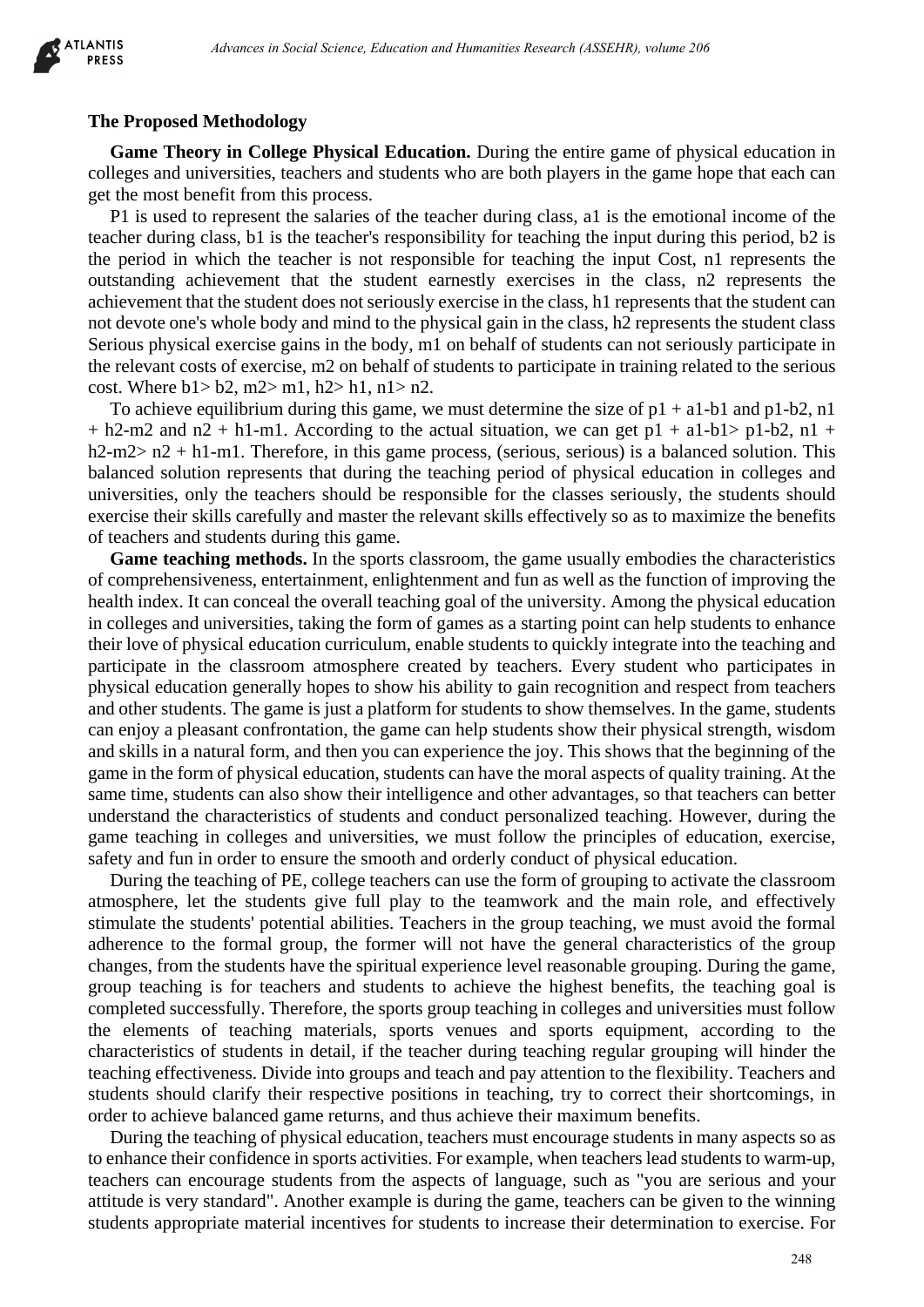students who do not perform well, teachers should not criticize them in front of many students. Instead, they should point out their mistakes and conduct demonstrations in person so that the students can correct them. In this way, the distance between the two sides of the game can be narrowed so as to enhance the emotional benefits of both parties and further enhance the overall revenue of both parties.

Physical education in colleges and universities is not merely to teach students the motor skills, but also must be thought, moral and other content of education. Therefore, during the teaching period, teachers must make students understand the relationship between employment and sports. Nowadays, many enterprises both at home and abroad attach great importance to sports activities. Enterprises often organize their internal employees to compete in sports. In the meantime, enterprises often choose talents with the same physical qualities when choosing candidates with the same qualifications. Therefore, students should not only have excellent professional skills, but also have good sports skills such as playing basketball, playing soccer and playing table tennis. This will help reduce the pressure on students during employment.

**Game theory.** Game Theory, also known as Games Theory, is a theory and method for studying the phenomena of struggle or competition. It is not only a new branch of modern mathematics but also an important discipline of operations research. Although game theory was formally proposed in recent years, the idea of game actually existed for a long time. The thought of game was contained in the ancient military writings of the "Art of War". After evolution and development, game theory has become a modern knowledge. Nobel Prize in economics in 1994 awarded three game theory as a symbol, game theory has become an important part of many disciplines. Game can be divided into: cooperative game, non-cooperative game, complete information incomplete game, static game, dynamic game. Elements of the game include: Bureaucrats, strategies, gains and losses, game outcomes, game equilibrium.

The ultimate goal of the game in the game is to profit, interest in different situations have different manifestations. The interests of the teaching field, from the reputation of the school's economic interests, to the benefits of teachers, and then to the training of students there are all forms of profit. From the perspective of constituent elements, game participants and game results are always present in life. It can be said that game is everywhere and ubiquitous, but the result of game changes because of the change of game rules. In teaching, the setting of the environment, the rules, will change the final result. Ho Yiu-hui's research verifies this point. It is believed that the system of rewards and punishment needs to be established in order to improve the current gaming environment in the state of interests game of all schools, parents and teachers in the reform of PE curriculum. The same holds true, Feng Bing, Liu Hang and others also believe that physical education curriculum reform requires a certain degree of reform environment, it needs to find a suitable living soil to develop themselves. This is the experience that the physical education curriculum reform came through after many years of exploration. *Advances in Social Science, Education in Humanities Research (ASSEHR), where 266*<br>
Dott protocol and their missiles and conduct demonstrations in person of tax<br>
and conduct of the missiles and conduct demonstrations in pe

Reform and innovation, change is the rules and the environment, the concept has no doubt. This is not only theoretically supported macroscopically by the game theory, but also verified in the micro-environment of teaching. In PE teaching, the confrontation between sports and the essence of competition coincides with the game theory environment, which provides the soil for the use of game theory processing and analysis. Dai Ke's analysis of basketball lessons shows that applying the game theory can fully reflect the students' status as the main body of teaching and allow students to have appropriate choices for teaching contents. Targeted teaching can be conducted according to different positions of individuals. Students in the choice of the process, experience the fighting spirit, as well as the meaning of teamwork and competition, develop students' ability to adapt to society, teaching physical education as a function of humanistic education, assessment of evaluation from the evaluation of individuals to evaluation groups.

**Game Analysis of Teaching Methods.** In the game of physical education process, the focus of teachers and students, that is, the common utility value of both sides, carries out physical exercises for students, acquires sports awareness and cultivates interest in sports. However, the central point of the game is whether students accept physical training or not, At this time, how to get students to accept